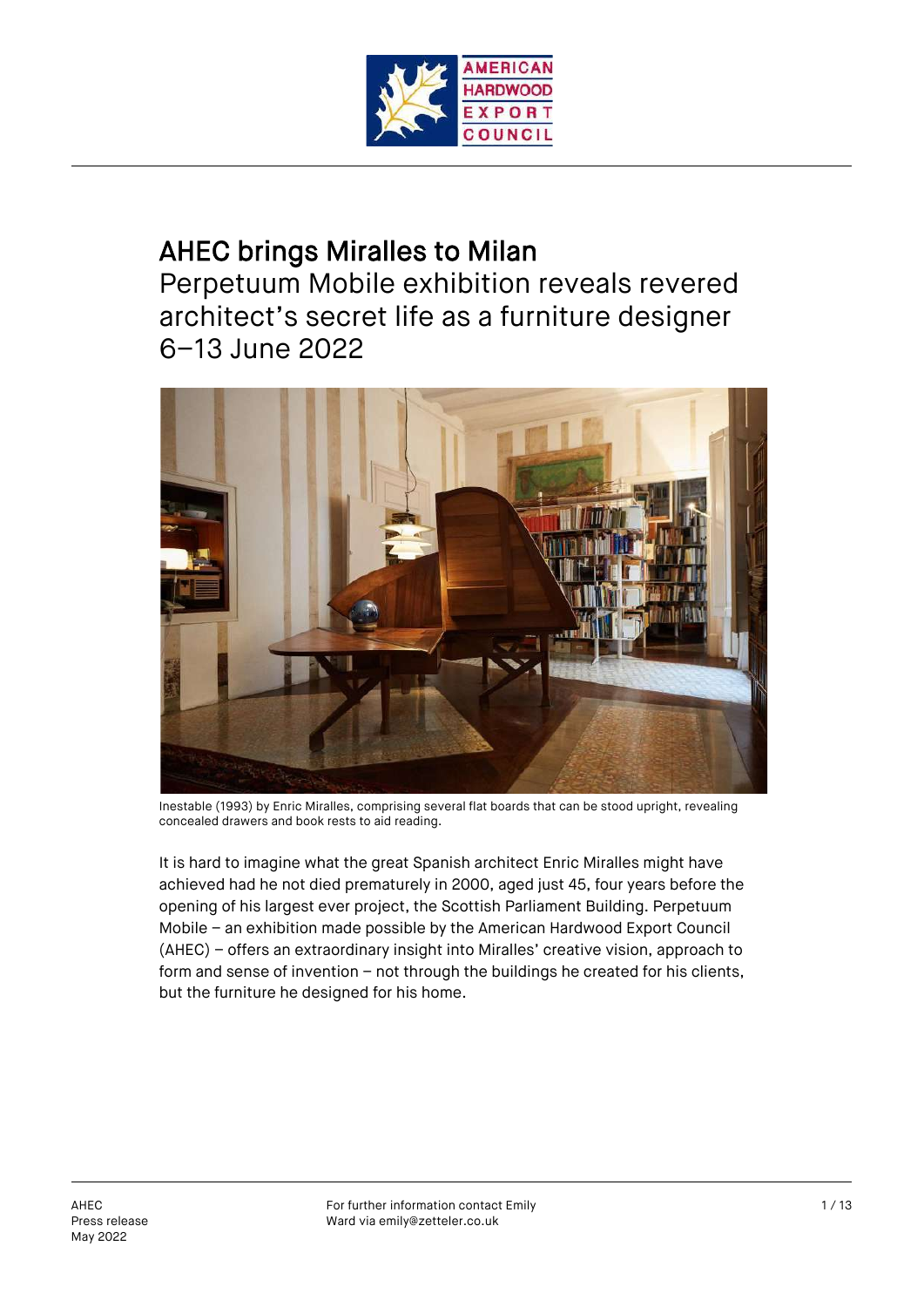



Scottish Parliament Building, Edinburgh, Scotland, UK 1998–2004



Santa Caterina Market, Barcelona, Spain 1997–2005

Showing as part of Interni Design Re-Generation at the University of Milan, Perpetuum Mobile brings together recreations of nine of the furniture pieces and objects that the architect designed alongside his partner Benedetta Tagliabue for their home in Barcelona. An old warehouse whose walls were knocked down to create an open space, their home imagined a house on the move, where the furniture did not have a fixed place or form but could be moved or modified according to the needs of the moment. The exhibition provides a unique insight into the detail and craft of the architects' domestic environment, including a recently discovered piece, produced for the first time in 2020. Although Enric Miralles and Benedetta Tagliabue's interior projects have been exhibited extensively, this is the first time the unique domestic landscape of their Barcelona home will have been publicly exhibited in Italy.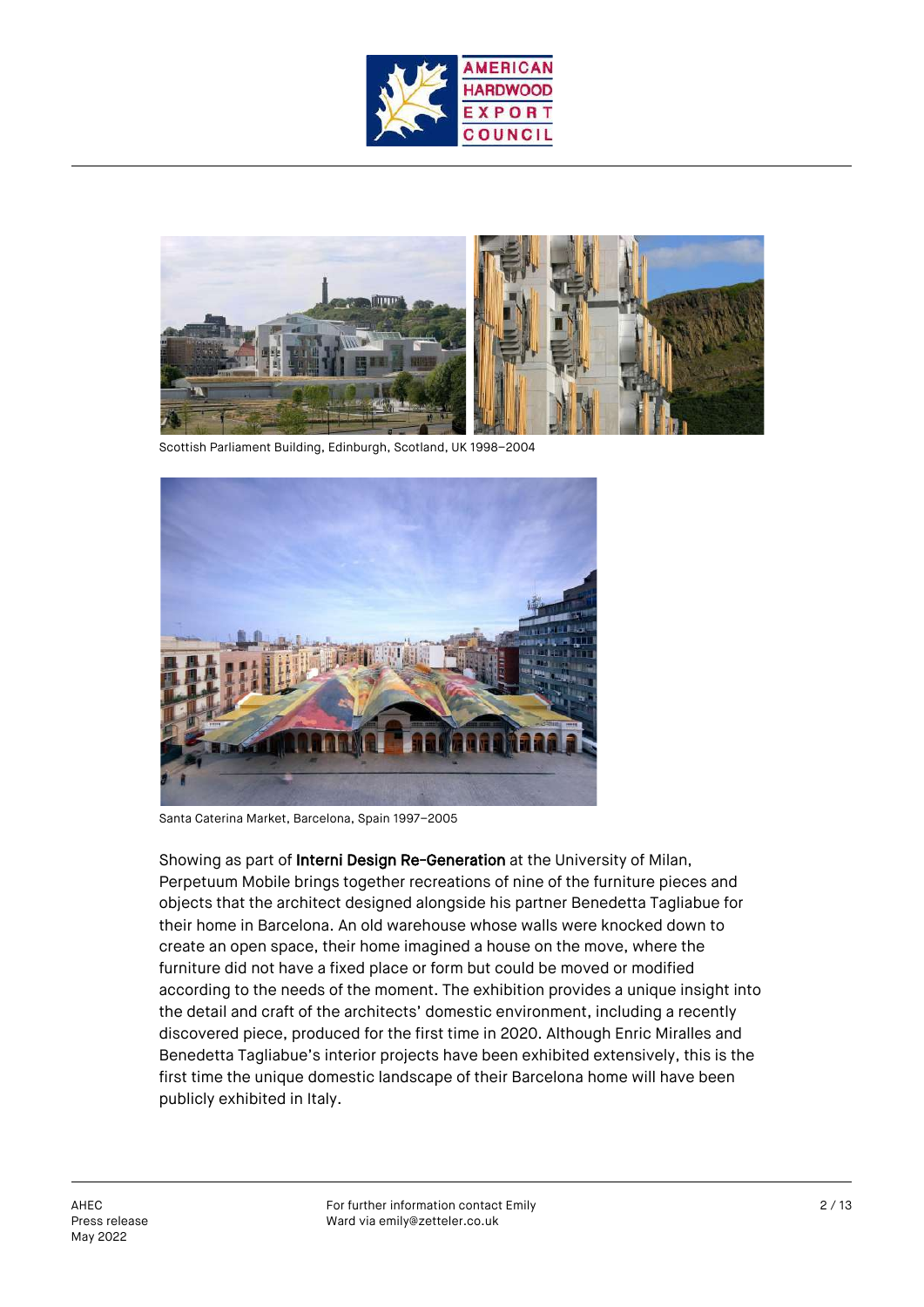



Tropical (1994) table in original Barcelona setting.

The exhibition includes tables, seating and shelving designed between 1992 and 1999 but never put into commercial production, now reproduced in sustainable American hardwoods. Although each piece is unique, they all demonstrate Miralles' vision of the 'house in motion' – a domestic space in which each piece of furniture does not have a defined place or a set purpose, but can be moved or modified to meet the needs of the moment.



Enric Miralles in the studio. Photography by Maro Kouri.

The nine pieces feared in the exhibition have been painstakingly recreated from drawings and documents from Miralles' private archives, remaining true to their original design by Madrid-based carpentry workshop La Navarra. Materials,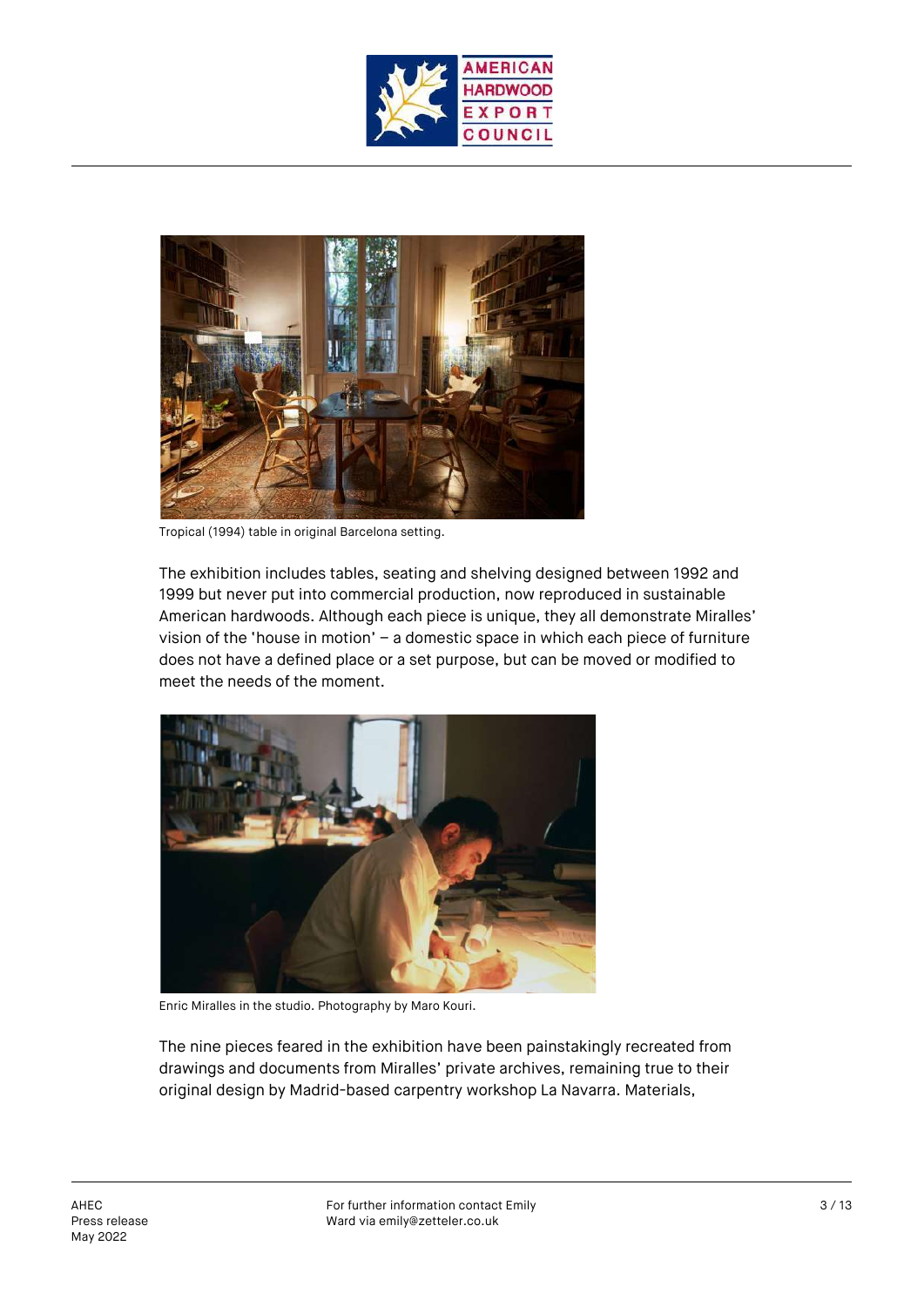

however, have been updated in close collaboration with AHEC, whose experts recommended appropriate sustainable hardwoods to stand in for the original timbers. Rather than the likes of elm, iroko, bolondo and birch plywood available to Miralles at the time, often left over from his building projects, the new pieces are made using four underused American hardwood species – red oak, maple, cherry and tulipwood – chosen by Bernedetta Tagliabue for their aesthetic, performance and environmental credentials and donated by Spanish timber specialist AE Maderas.

*"The idea is to make the conversation go on. Enric was always very experimental. He had a mind that was never conventional. If you posed a problem to Enric, he would always answer back with a surprising thing. He was special and that is still coming out from the documents you find in his archives."*

– Bernedetta Tagliabue, Head architect, Miralles Tagliabue EMBT & Chairman, Enric Miralles Foundation

# A mystery uncovered

While conducting the research into her husband's archives, Tagliabue came across a notebook containing a drawing of a table she didn't recognise. This turned out to be a new design that Miralles never mentioned to her or had the chance to realise in his lifetime, and likely one of the last pieces he had been thinking about before his death. Thanks to Perpetuum Mobile, the 'Mistery Table' has been brought to life at last – a drawing table that can be lengthened or shortened with a zigzag folding system, transforming from a workspace for one to a 4m dining table for up to 16 people.

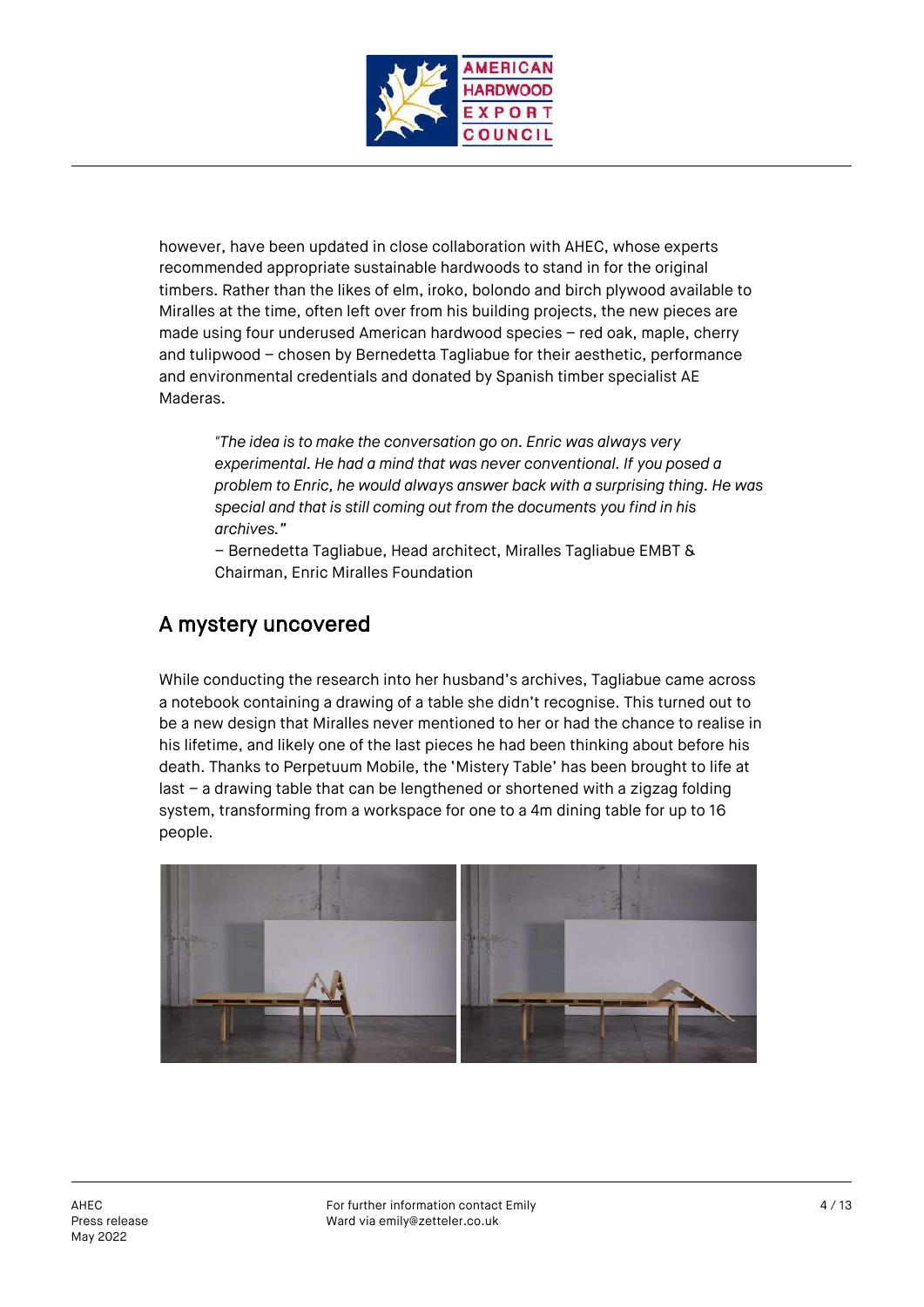



Making of the collection at La Navarra. Photos © Alex Cascallana

# Tables, stools and shelving

*"Miralles approached furniture from the point of view of an architect, bringing in a complexity of form often involving movement, that makes many of the pieces so unusual and unique. The idea of furniture having multiple functions, by way of transformation was a key part of his thinking in both his architecture and product design. Furthermore, with these pieces, he was designing for himself, not for a brand or company so there is a strong element of freedom of expression and experimentation within this collection."*

– David Venables, European Director, AHEC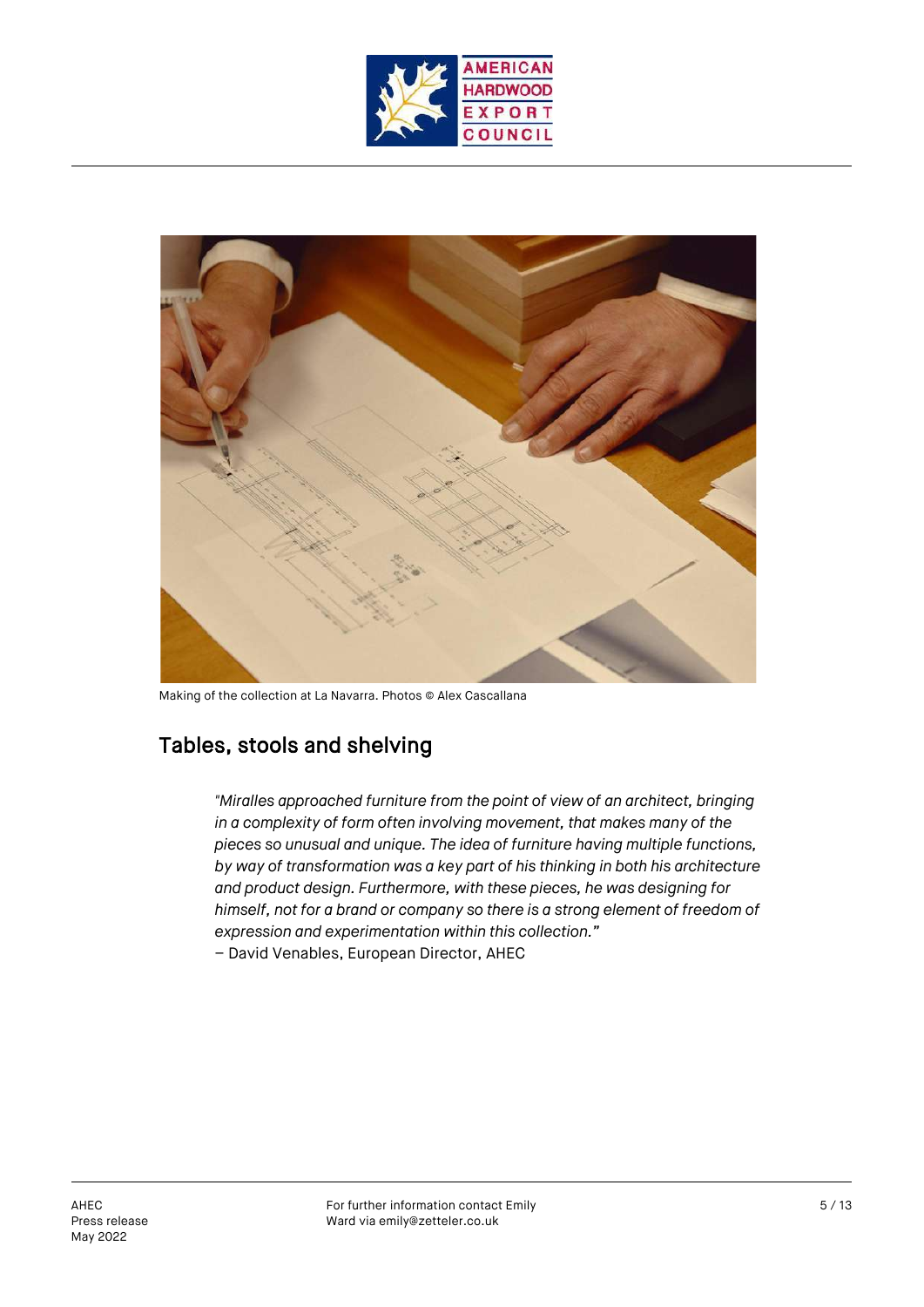

The Mistery Table is joined at Perpetuum Mobile by eight other designs:



Inestable (1993) – A large table in American red oak, comprising several flat boards that can be stood upright, revealing concealed drawers and book rests to aid reading. The rounded perimeter of the table frames a Z-shaped structure that recalls both the ground plan of Barcelona's Igualada Cemetery and the roofs of Parets del Vallès, as well Miralles' own initials, E and M.



Lelukaappi (1995) – Originally designed for a play centre at Mollet del Vallès and representing the building in microcosm, this shelving unit is made of three articulated units of horizontal and vertical wooden shelves at different heights, which rotate on their common axes. Made using American maple veneer inlaid with cherry, all three are fitted with wheels, allowing for fluid movement. Like many of the shelves designed by Enric Miralles, Lelukaappi is characterised by its organic layout and its ability to surround the user, creating a cocoon in which to work, read or reflect.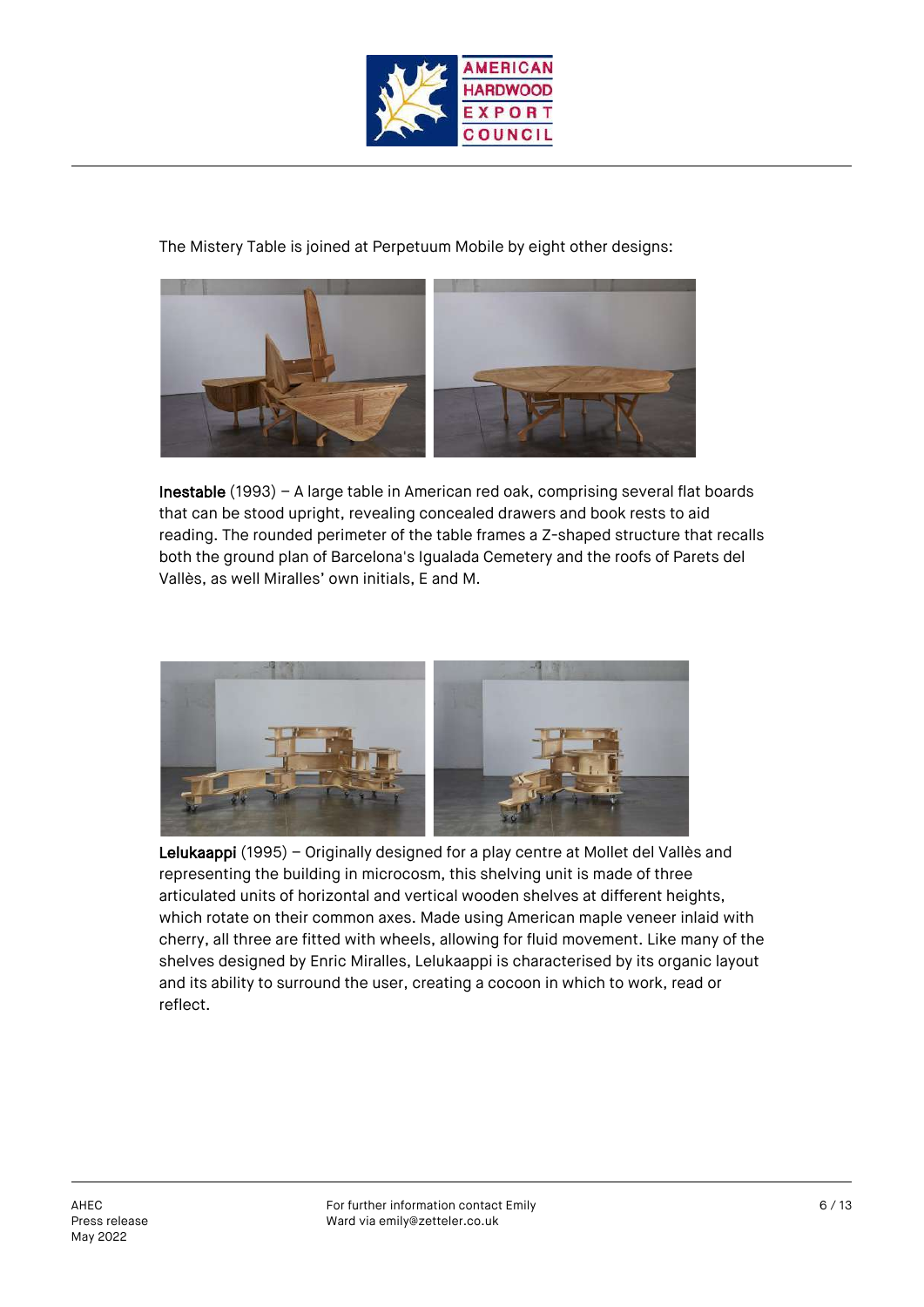



Estudi (1993) – Sesigned by Enric Miralles and Benedetta Tagliabue for their home, the Estudi table comprises two seating places, allowing the users to draw, design and talk while facing each other, and a large five-legged frame that supports a wooden worktop with a slot for electrical cables. A chest on wheels to store architectural plans is placed underneath. The Estudi table has been reproduced in American cherry with red oak accents. The drawer unit sits on castors and its front is made of vertically jointed cherry veneers.



Marisa (1992) – Inspired by the typology of travel trunks, the Marisa shelves consist of two high units in edge-matched American tulipwood veneer that, through a series of hinges, close upon themselves, leaving the books and objects inside partially visible.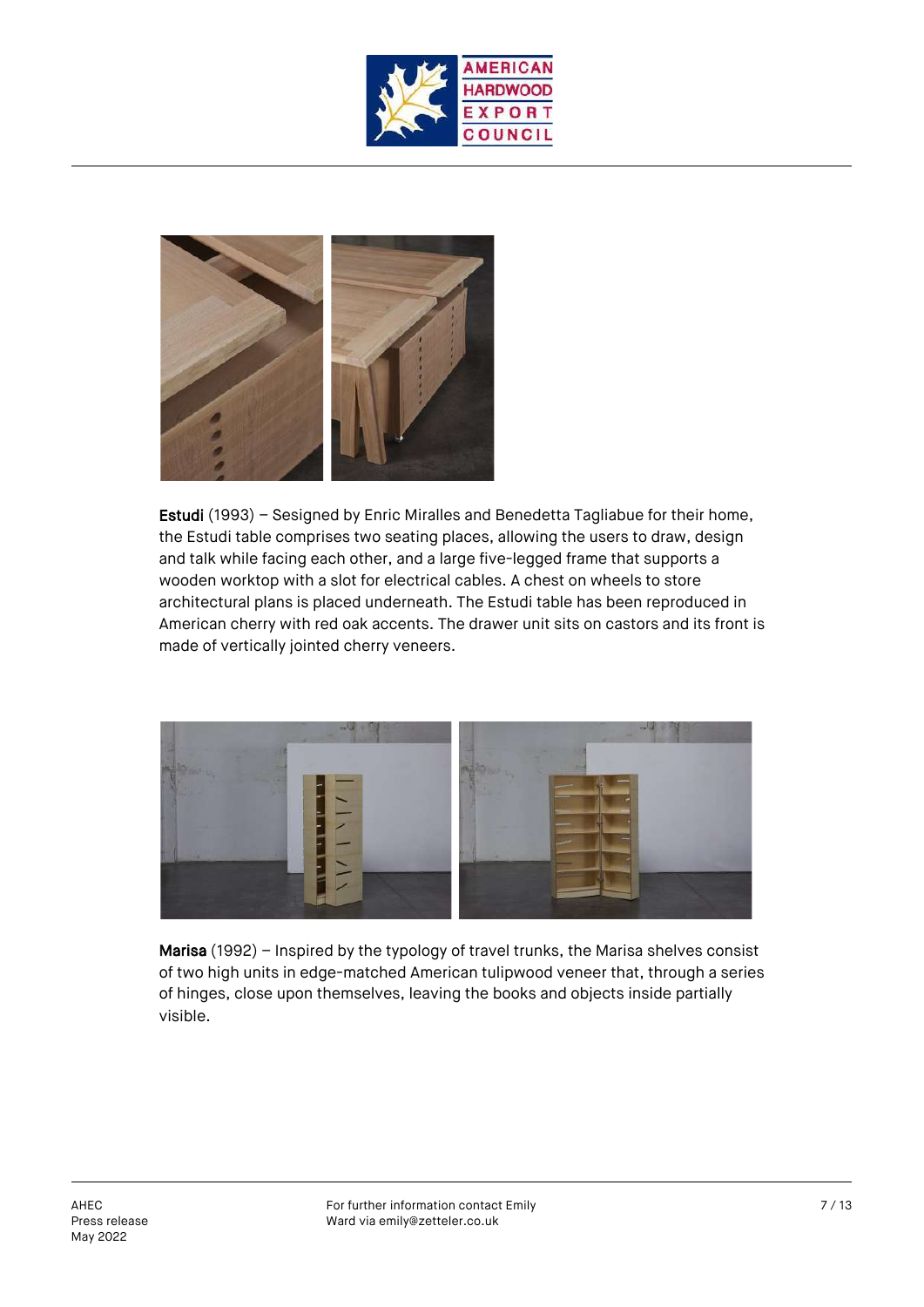



Tropical (1994) – Another collaboration with Tagliabue, the Tropical table has two possible heights, 70 cm or 35cm, so that it can do double duty as both dining and coffee table. The height can be adjusted by leaning on the table's four legs, which act like the pillars of a drawbridge, supported by a cross-joined frame. The reproduction has been made in American red oak with an oil finish.



Dolmen (1995) – The Dolmen table responds to restaurant tables that fold vertically when not in use. When open, Dolmen can be used for work, aided by the drawers underneath. When folded, it forms a movable wall that can be used as a room divider. The table's menhir-shaped worktop comprises eight boards of solid American cherry, arranged diagonally, and attached to the lower part of the table by a cross-shaped frame made of American tulipwood. The lower part of the piece is made up of three legs, one of which has two pivoting arms that allow the table to be collapsed.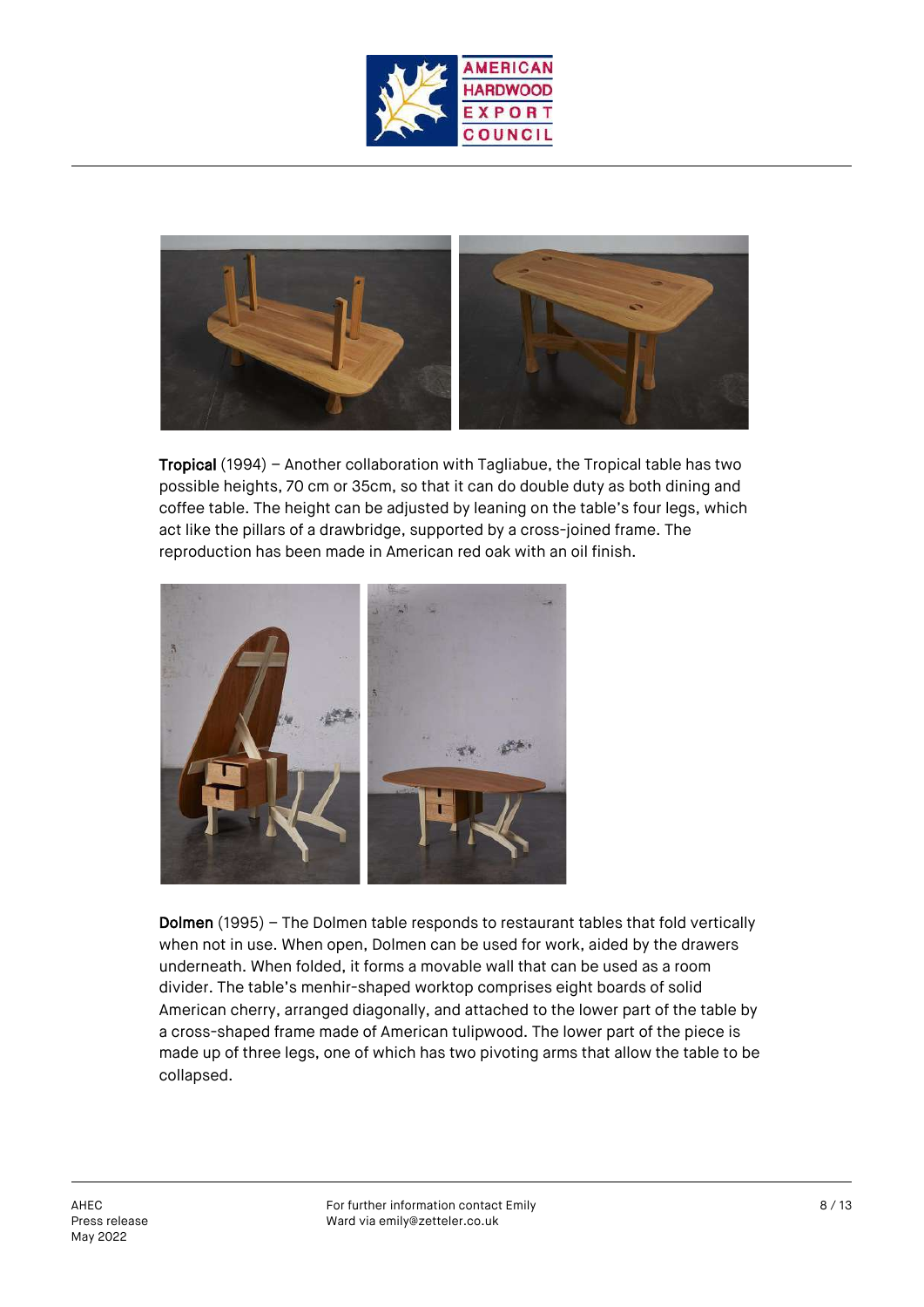



Japonès Stool (1992) - Created after a trip to Japan by Miralles and Tagliabue, inspired by the traditional Japanese shower stool, the Japonès stool is a very simple piece of furniture that fully expresses its structural composition, with no hidden joints. The stool has a slot on the top making it easy to transport, and can be placed either on two legs or on its side. For Perpetuum Mobile, stools have been reproduced in American red oak, tulipwood, maple and cherry with an oil finish.



Troncs (1998) – Made in collaboration with Benedetta Tagliabue for their home, the Troncs table has a simple mechanism that allows for the position of the legs to be changed, turning it from standard-height table to low bench. For Perpetuum Mobile it has been reproduced in American red oak.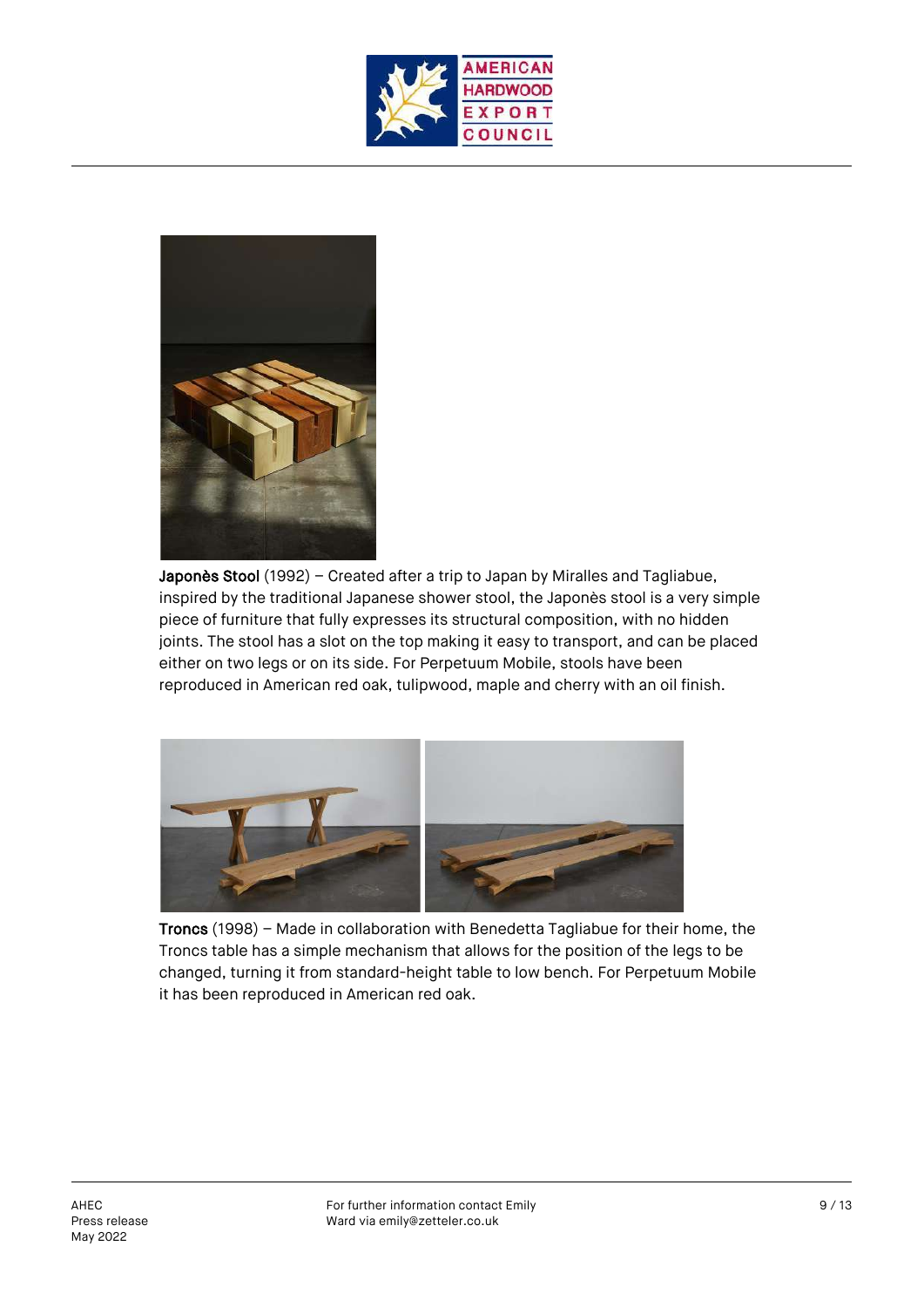

The design of the exhibition and positioning of the nine pieces will reflect the layout of Tagliabue's house, where many of the original one-off pieces reside today. They will be accompanied by a series of films telling the story of their recreation in American hardwoods, and demonstrating the ingenious mechanisms of movement that Miralles incorporated into each.



At Benedetta Tagliabue's house. Original furniture © Mariluz Vidal

After the exhibition concludes, all furniture will be donated to the Enric Miralles Foundation based in Barcelona, where they will serve to inspire Spain's next generation of architects and designers.

*For more information about Perpetuum Mobile and AHEC's role in the exhibition, or to attend the press launch on Monday 6 June, please contact ahec@zetteler.co.uk.*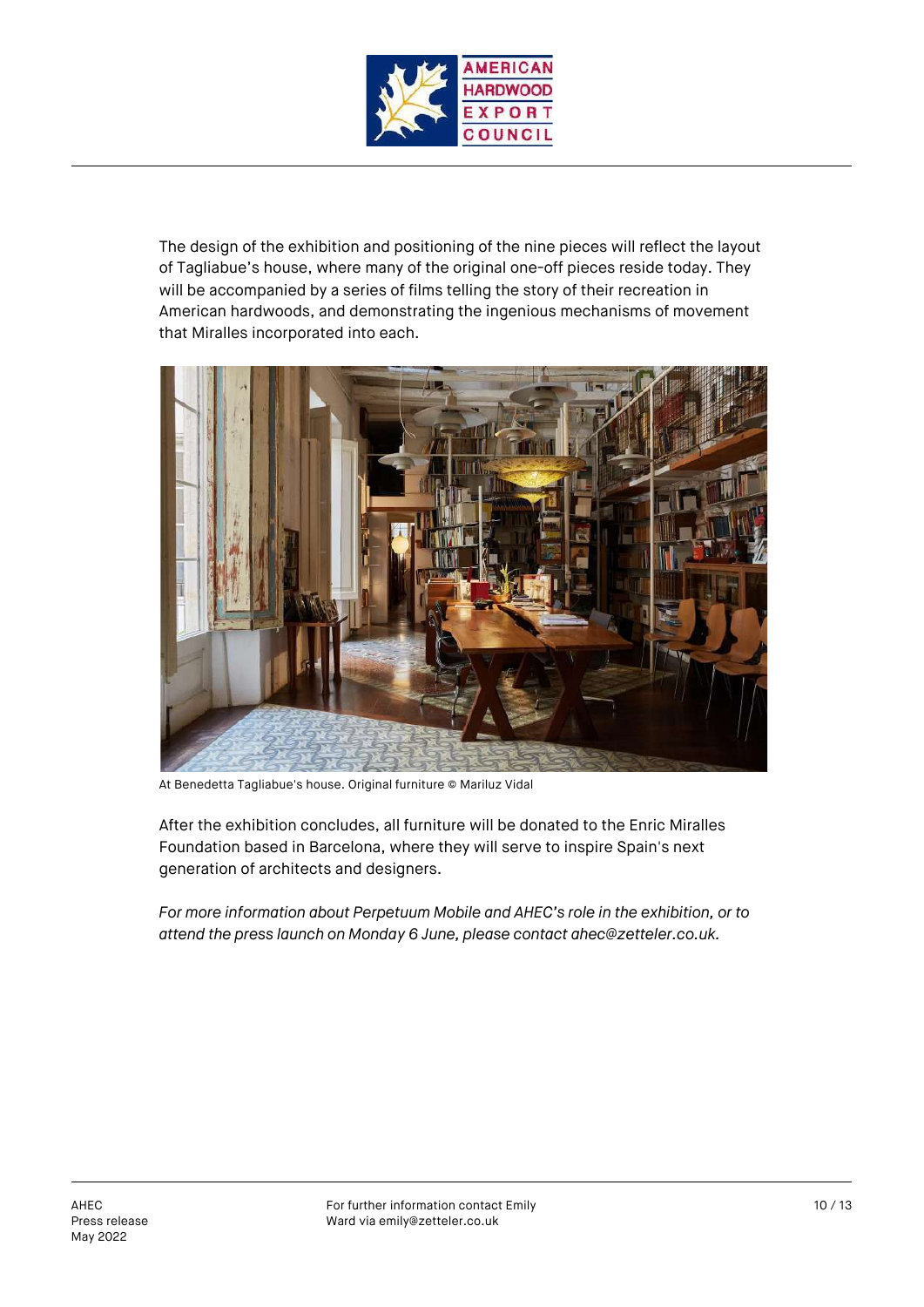

# Notes for editors

#### Perpetuum Mobile

#### **Credits**

Perpetuum Mobile – The Dancing Furniture of Enric Miralles & Benedetta Tagliabue's Home. Designed by Benedetta Tagliabue of EMBT Architects, in collaboration with Fundació Enric Miralles.

Supported by the American Hardwood Export Council (AHEC).

With special thanks to AE Maderas for the timber donation and to Bover Barcelona Lights.

Dates 6–13 June 2022 Venue Outside the main auditorium (Aula Magna), Università degli Studi di Milano, via Festa del Perdono 7, 20122 Milano Press launch 2.30pm, Monday 6 June 2021

### American Hardwood Export Council (AHEC)

For over 30 years the American Hardwood Export Council (AHEC) has been at the forefront of wood promotion in Europe, successfully building a distinctive and creative brand for US hardwoods. AHEC's support for creative design projects such as Discovered, Designposts and Connected for the London Design Festival demonstrate the performance potential of these sustainable materials and provide valuable inspiration.

AHEC has pioneered the modelling of environmental Life Cycle Assessment (LCA) for hardwoods, an approach that has since been adopted by other industries. LCA measures a number of impacts: primary energy demand (from renewable and nonrenewable resources); global-warming potential; acidification potential; eutrophication potential; and photochemical ozone-creation potential. www.americanhardwood.org @ahec\_europe

### EMBT – Benedetta Tagliabue

Benedetta Tagliabue is the director of the international architecture firm Miralles Tagliabue EMBT, founded in 1994 in collaboration with Enric Miralles, based in Barcelona and, since 2010, Shanghai. Among her notable projects are the Edinburgh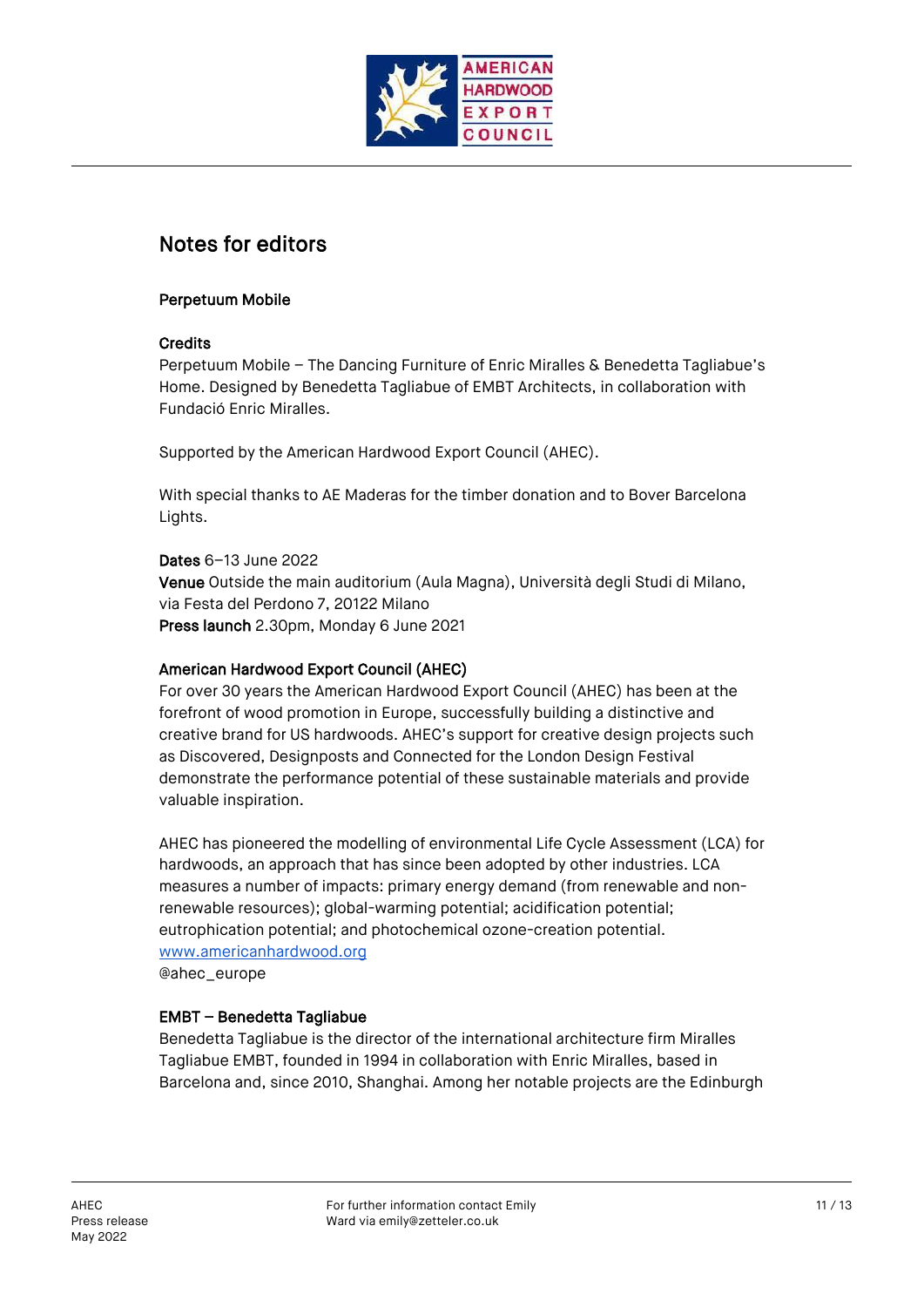

Parliament, Diagonal Mar Park, the Santa Caterina market in Barcelona, Campus Universitario de Vigo, and the Spanish Pavilion at the 2010 Shanghai World Expo, which was named 'Best International Building of 2011' by RIBA International. Current studio projects include the Business School of Fudan University in Shanghai, office towers in Xiamen and Taichung, public spaces of HafenCity in Hamburg, the metro station Clichy-Montfermeil in Paris, (first prize in competition) and the metro central station in Naples.

Tagliabue has also been a visiting professor at Harvard University, Columbia University and Barcelona ETSAB, lecturing regularly at architecture forums and universities, and is part of juries around the world for the likes of the Princesa de Asturias awards and the Pritzker Prize. Her work received the RIBA Stirling Prize in 2005, the National Spanish Prize in 2006, the Catalan National prize in 2002, City of Barcelona prize in 2005 and 2009, FAD prizes in 2000, 2003 and 2007. She is also the director of the Enric Miralles Foundation.

mirallestagliabue.com

@embtarchitects

### **Materials**

American red oak (Quercus species, mainly Quercus rubra)

*Warm, grainy, tough and bendy.*

Reaching a height of 21m, with a trunk diameter of 1m, red oak is the most abundant species in America's hardwood forests. Named for the colour of its leaves in the fall, this classic oak wood has a light brown sapwood, and a heartwood characterised by attractive warm reddish-pink tones. Red oak is strong, straight grained, coarsetextured and distinctive. Its porosity makes it a premium wood for bending and staining.

American maple (Acer saccharum, Acer nigrum, Acer rubrum) *Light, fine, hard and incandescent.*

A close cousin of European maple and sycamore, American maple can reach heights of 23–27m, with a trunk diameter of 75cm. This project uses two botanical subspecies, hard and soft maple, which share similar characteristics and are both relatively abundant. Hard maple is a cold-climate species favouring the northern states, whereas soft maples grow more widely across the mixed hardwood forests of the eastern United States. Both hard and soft maple produce syrup.